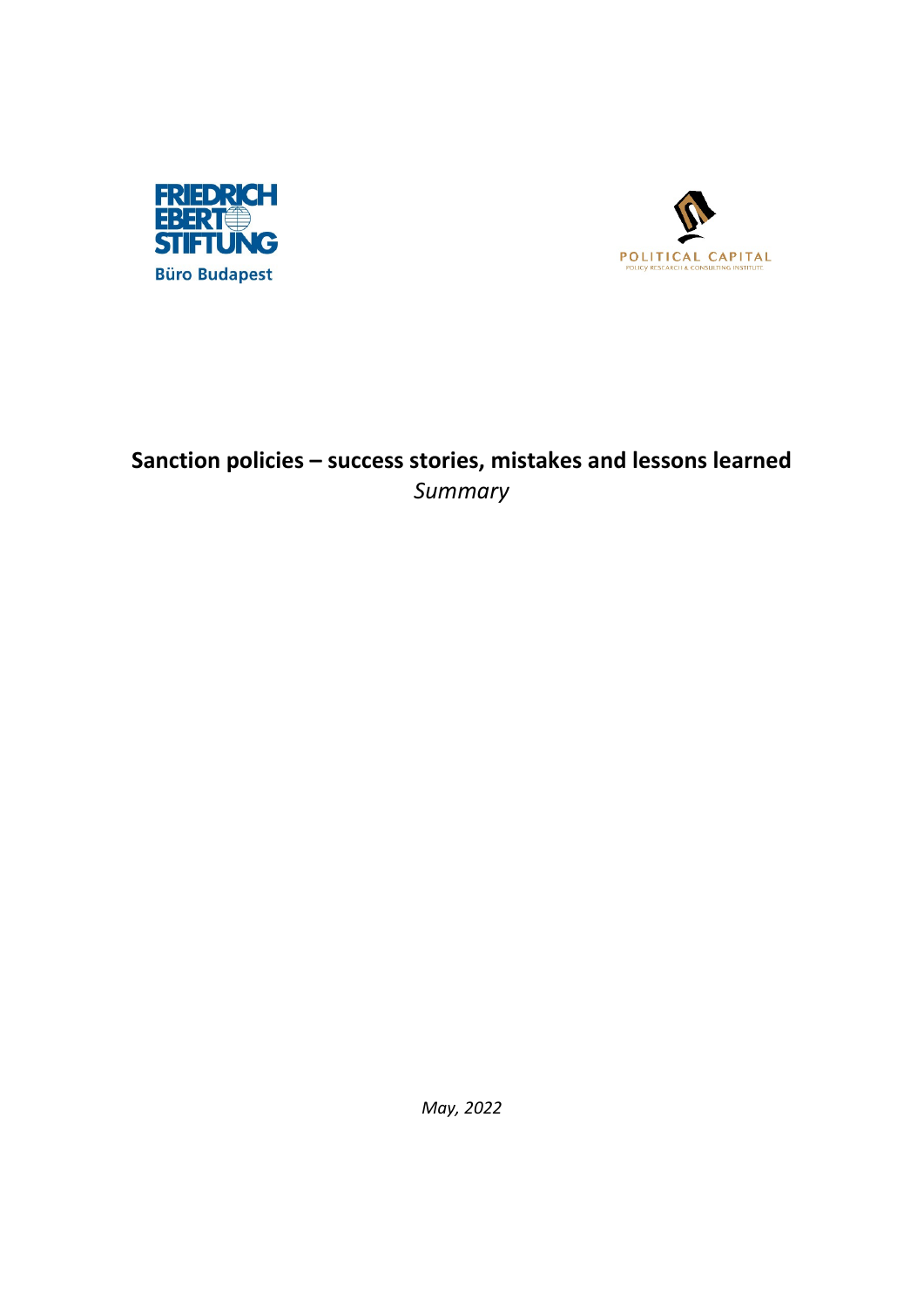In the wake of the unprecedented sanctions regime implemented against Russia following the invasion of Ukraine, it is worth assessing the utility and effectiveness of economic sanctions. While it is difficult to assess the effectiveness of sanctions measures from the perspective of political science, researchers have developed several frameworks to examine the issue over the past decades. According to Viktor Szép's overview, the majority of scholars working on the topic before the 2000s considered the political effectiveness of economic sanctions to be negligible, because in most cases they had been unable to achieve their foreign policy goals and desired outcome in world politics.<sup>[1](#page-1-0)</sup>

This negative picture has been somewhat altered by research conducted over the last two decades using more sophisticated methodologies, as early research often ignored the broader policy context and focused exclusively on achieving narrowly defined foreign policy objectives. New research suggests that measuring the effectiveness of sanctions is extremely complex, as it is not possible to clearly assess which foreign policy instrument is responsible for which effect. Examining causality is complicated by the fact that even when sanctions are used successfully, it is often the efforts of diplomats that get the credit.<sup>[2](#page-1-1)</sup>

Even if the sanctions are intended to change behavior, they may have unintended consequences, such as a loss of national capabilities or, in extreme cases, the collapse of the targeted regime. Policy objectives are much easier to capture - even if not all are openly declared - than impact, because the political-economic machinery of a given state is extremely complex and we have imperfect models to measure specific macroeconomic or policy impacts. Another problem is that these effects are usually not immediate, but only become apparent after months, years or even decades. Moreover, as sanctions are usually imposed on closed autocratic regimes, false or manipulated data from these countries also make it difficult to accurately assess the effects.

Initially scholars viewed policy/behavior change as the sole possible objective of economic sanctions.<sup>[3](#page-1-2)</sup> According to the more recent approach of James Barber (1979)<sup>[4](#page-1-3)</sup> and James Lindsey  $(1986)^5$  $(1986)^5$ , sanctions have more than one purpose, but the first remained changing the policies of the target country. Barber, for example, noted that a secondary objective may often be to increase the popularity of the government imposing the restrictive measures. The tertiary objective may be to maintain certain patterns of behavior in the international system, such as respect for the territorial integrity of countries or upholding a ban on the proliferation of nuclear weapons.

<span id="page-1-0"></span><sup>1</sup> Szép, V. (2015). A gazdasági szankciók politikai hatékonysága. Politikatudományi Szemle, XXIV (4.), 117–131. [http://www.poltudszemle.hu/szamok/2015\\_4szam/szep.pdf](http://www.poltudszemle.hu/szamok/2015_4szam/szep.pdf)

<span id="page-1-1"></span><sup>2</sup> Deák, A. G. (2021). Gazdasági nyomásgyakorlás a nemzetközi politikában. Néhány gyakorlatias szempont a gazdasági szankciók értékeléséhez, Stratégiai Védelmi Kutatóintézet

<span id="page-1-2"></span><sup>3</sup> Wallensteen, Peter (1968): Characteristics of Economic Sanctions. Journal of Peace Research, 5 (3): 248–267.

<span id="page-1-3"></span><sup>4</sup> Barber, James (1979): Economic Sanctions As a Policy Instrument. International Affairs, 55 (3): 367– 384.

<span id="page-1-4"></span><sup>5</sup> Lindsay, James M. (1986): Trade Sanctions As Policy Instruments. International Studies Quarterly, 30 (2): 153– 173.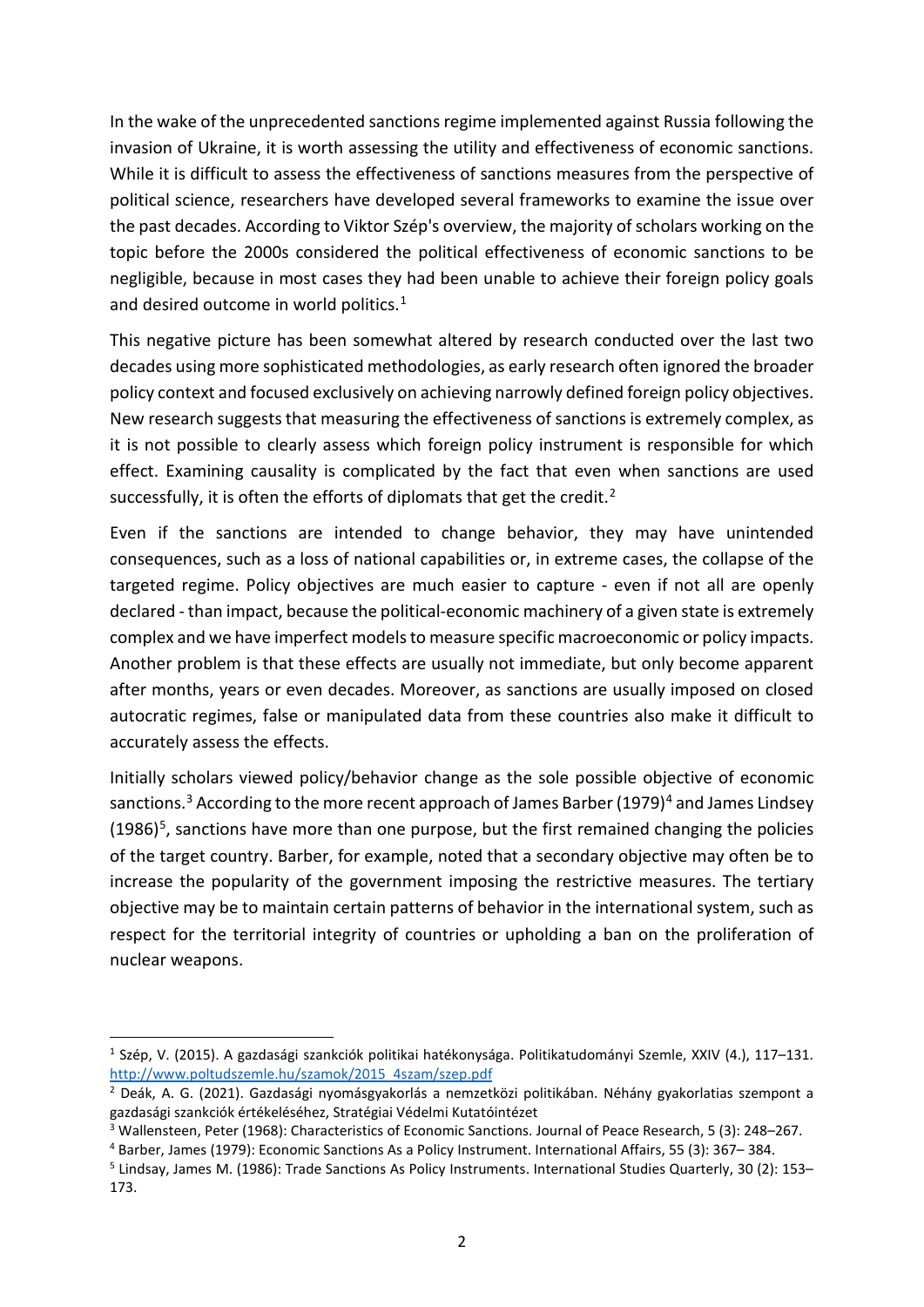Another major researcher in this field is David Baldwin, who argues that sanctions should be judged in the same way as any other diplomatic, propaganda or military instruments.<sup>6</sup> Consequently, when assessing economic sanctions, the costs, risks and consequences of alternative options should be taken into account. He wrote that the decision-maker should not only consider the costs and benefits of sanctions, but also the cost-benefit analysis of alternative policy options. Efficiency in the narrowest sense of the word, which Baldwin considers to be only one of the five factors to be taken into account, is only one component in the complex evaluation process that must be used when assessing sanctions policies.

According to a widely cited study, out of 174 cases analyzed, sanctions were effective in only a third of cases, but success depended to a large extent on the policy objective pursued.<sup>[7](#page-2-1)</sup> While modest goals were relatively easier for governments to achieve with sanctions, political regime change was much more difficult to put in motion with this instrument. According to another study, the success rate of sanctions increased until 1995, but has declined somewhat since then, reaching a level of around  $30\%$ .<sup>[8](#page-2-2)</sup> Almost all researchers agree that economic sanctions are only one tool in a broad toolbox of foreign policy instruments and are primarily useful as part of a comprehensive and coherent policy efforts.

Regardless of the debate on the effectiveness, the use of sanctions remained popular among policy-makers. The Global Sanctions Database has collected 1101 sanctions over the period 1[9](#page-2-3)50-2019 and categorized them according to their type, objective and effectiveness.<sup>9</sup> Several significant changes were found in the relative importance of each type over the period:

- Between 1950 and 1975, trade sanctions were the dominant form, but financial sanctions gradually became prevalent as well.
- In the 20 years between 1975 and 1995, the use of sanctions became more 'popular', and between 1985 and 1995 the use of arms-related sanctions increased disproportionately.
- Over the next fifteen years, the number and proportion of sanctions remained relatively stable, with a slight decline in the first years of the 2000s.
- Since 2010, however, there has been a steady increase in all types of sanctions.

This database has not been adjusted to cover the thousands of sanctions unleashed on Russia and the Russian elite after its recognition of the separatist republics in Ukraine, and the subsequent invasion of the country. Even before 22 February, 2 754 sanctions had already been in place against Russia, mainly for its illegal annexation of Crimea in 2014, its support for the separatists in eastern Ukraine and the downing of flight MH17. According to some

<span id="page-2-0"></span><sup>6</sup> Baldwin, David A. (1985): Economic Statecraft. New Jersey, Princeton University Press.

<span id="page-2-1"></span><sup>&</sup>lt;sup>7</sup> Hufbauer, Gary Clyde–Schott, Jeggrey J.–Elliot, Kimberly Ann–Oegg, Barbara (2008): Economic Sanctions Reconsidered. Washington, Peterson Institute for International Economics. 3rd edition, <https://www.piie.com/bookstore/economic-sanctions-reconsidered-3rd-edition-paper>

<span id="page-2-2"></span><sup>8</sup> Felbermayr, G., Kirilakha, A., Syropoulos, C., Yalcin, E., & Yotov, Y. V. (2020). The global sanctions data base. European Economic Review, 129, 103561.<https://doi.org/10.1016/j.euroecorev.2020.103561>

<span id="page-2-3"></span><sup>9</sup> Kirilakha, A., Felbermayr, G., Syropoulos, C., Yalcin, E., & Yotov, Y. V. (2021). The Global Sanctions Data Base : An Update that Includes the Years of the Trump Presidency. Drexel Economics Working Paper Series, WP 2021- 10.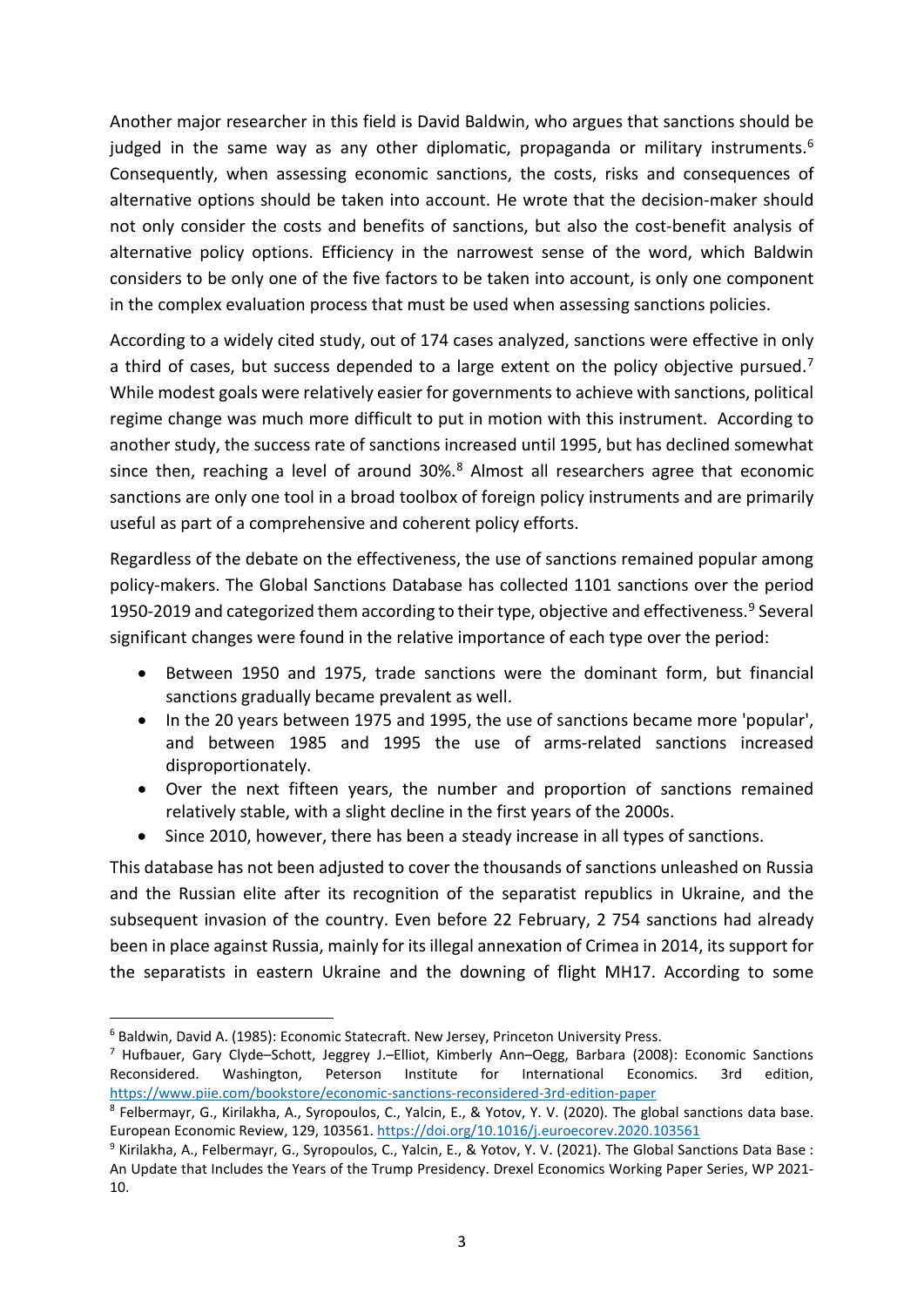estimates, the Russian Federation has overtaken North Korea, Syria and Iran as the most sanctioned country in the world with more than 10,000 sanctions currently imposed on the country.[10](#page-3-0) Most of these sanctions (6524) were imposed on individuals, Russian citizens who are part of the Russian political and economic elite.

In the absence of a valid UN mandate, sanctions are mainly imposed by partner countries of the Western alliance system and its members. This may seem a broad coalition, but the lack of a UN mandate gives non-Western allies considerable leeway to condemn the violence but use the uncertainty of war to strike favorable trade deals with Russia.<sup>[11](#page-3-1)</sup>

These sanctions included ban on the import of raw materials and on the export of technology and services to Russia. The latter could have a particularly negative impact on the Russian economy, almost all sectors of which are exposed to Western technology. This is particularly true for energy extraction, the defense industry and aviation. What seems certain, given the current poor performance of the Russian military and the long-term effects of technological sanctions, is that Russia's military force projection capability will erode significantly in the coming years, making a similar large military operation out of reach.

The isolation and punishment of Russia is also an important objective of the sanctions regime. The restrictions on financial transactions and assets, the targeted sanctions on members of the elite and the exodus of Western multinational corporations are a clear signal to Moscow and to the world. The punishment of Russia, and in particular the Russian elite, has so far been swift and effective. The ruble briefly fell by 35 percent against the dollar, inflation could reach 15-20 percent in 2022, while the Russian economy is projected to shrink by 8%. While the Russian central bank has managed to stabilize the ruble, this does not mean that the Russian economy has been stabilized. According to experts, the artificial stabilization of the ruble has a primarily political function, sending a message of stability, but it does not improve the state of the Russian economy in practice.<sup>[12](#page-3-2)</sup>

However, in an autocratic regime with strong internal security, such as Russia, elite or citizen discontent is unlikely to lead to regime change. Hopes that the deteriorating economic situation would encourage the political elite to attempt a coup are therefore overly optimistic. Moreover, the Russian population is not yet clearly against the war and the Kremlin has a wide range of resources to pacify the population should discontent begin to grow.

The low probability of regime change makes the last stage of sanctions policy difficult, namely the international rehabilitation of the targeted country; i.e., a lasting change of behavior. The most important objective of imposing sanctions remains to change Russia's behavior, in this case by ending the war and withdrawing from the occupied territories, including Crimea, and

<span id="page-3-0"></span><sup>&</sup>lt;sup>10</sup> Spencer Vuksic: Russia Is Now the World's Most Sanctioned Country; 7 March 2022; Castellum.AI https://www.castellum.ai/insights/russia-is-now-the-worlds-most-sanctioned-country<br><sup>11</sup> PIIE: How effective are sanctions against Russia? 16 March 2022; [https://www.piie.com/blogs/realtime-](https://www.piie.com/blogs/realtime-economic-issues-watch/how-effective-are-sanctions-against-russia)

<span id="page-3-1"></span>economic-issues-watch/how-effective-are-sanctions-against-russia<br><sup>12</sup> Politico: How Russia's vigorous ruble defense could backfire; 5 April 2022;

<span id="page-3-2"></span><https://www.politico.eu/article/how-russias-vigorous-ruble-defense-could-backfire/>